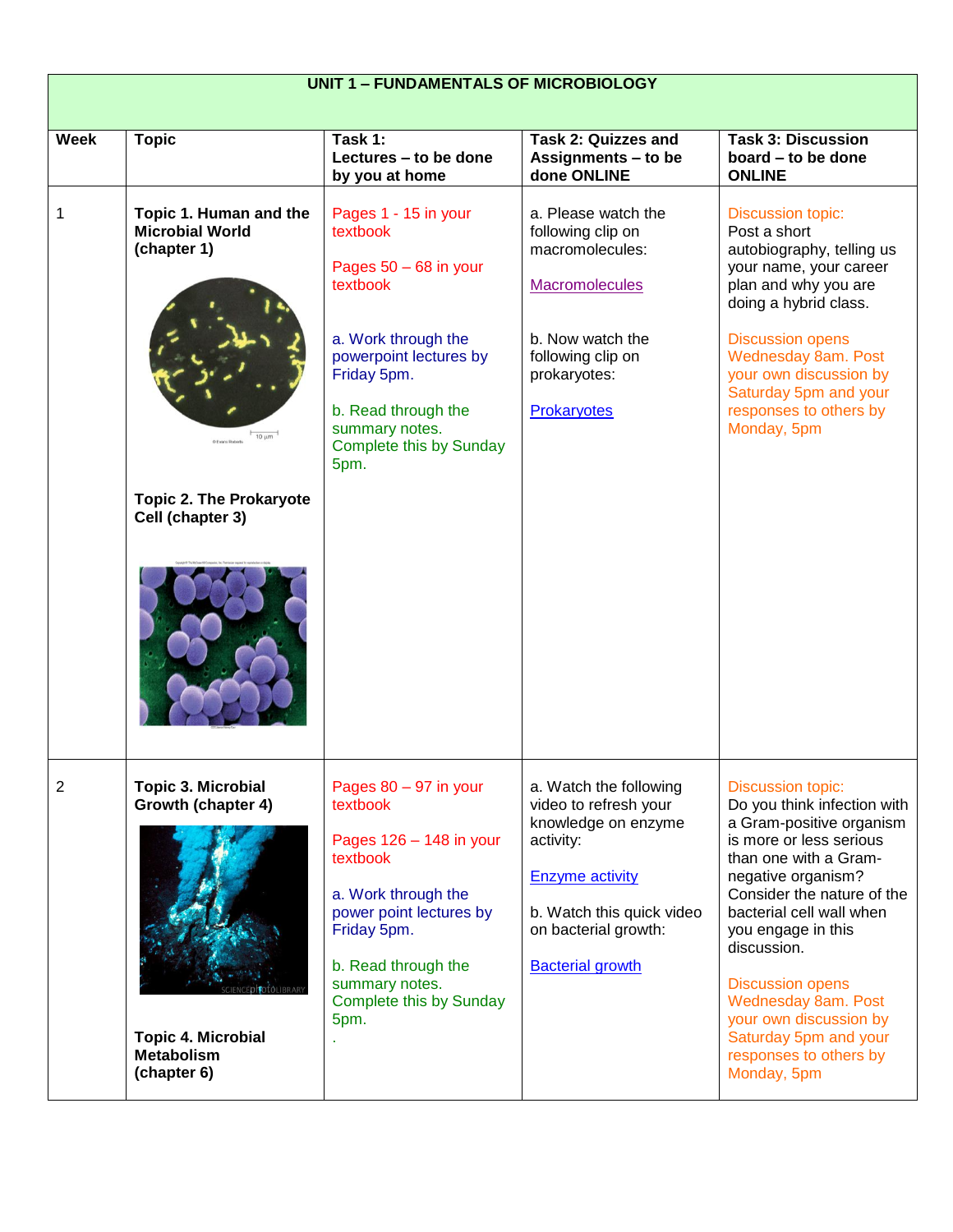| 3 | <b>Topic 5. Blueprint of</b><br>Life (chapter 7)         | Pages 151 - 182 in your<br>textbook<br>a. Work through the<br>power point lectures by<br>Friday 5pm.<br>b. Read through the<br>summary notes.<br>Complete this by Sunday<br>5pm. | Please watch the<br>following animations after<br>you have worked through<br>Task 1 for this week:<br><b>DNA</b> replication<br><b>DNA</b> replication animation<br>Transcription<br><b>Transcription animation</b><br><b>Translation</b><br><b>Translation animation</b> | No formal discussion this<br>week. Open for any free<br>discussion                                                                                                                                                                                                                                                                                           |
|---|----------------------------------------------------------|----------------------------------------------------------------------------------------------------------------------------------------------------------------------------------|---------------------------------------------------------------------------------------------------------------------------------------------------------------------------------------------------------------------------------------------------------------------------|--------------------------------------------------------------------------------------------------------------------------------------------------------------------------------------------------------------------------------------------------------------------------------------------------------------------------------------------------------------|
| 4 | <b>Topic 6. Bacterial</b><br><b>Genetics (chapter 8)</b> | Pages 188 - 212 in your<br>textbook<br>a. Work through the<br>power point lectures by<br>Friday 5pm.<br>b. Read through the<br>summary notes.<br>Complete this by Sunday<br>5pm. | a. Please watch this video<br>on the development of<br>antibiotic (antimicrobial)<br>resistance.<br><b>Bacterial resistance</b>                                                                                                                                           | No formal discussion this<br>week. Open for any free<br>discussion                                                                                                                                                                                                                                                                                           |
| 5 | Topic 7 - Viruses,<br>viroids and prions<br>(chapter 13) | Pages 304 - 330 in your<br>textbook<br>a. Work through the<br>power point lectures by<br>Friday 5pm.<br>b. Read through the<br>summary notes.<br>Complete this by Sunday<br>5pm. | a. Please watch these<br>animations:<br>Lytic life cycle<br>Lysogenic life cycle                                                                                                                                                                                          | <b>Discussion topic:</b><br>Read the Wikipedia article<br>on phage therapy.<br>Discuss phage therapy:<br>what is it? What are the<br>possible pros and cons of<br>this approach to treating<br>disease?<br>Phage therapy<br><b>Discussion opens</b><br>Wednesday 8am. Post<br>your own discussion by<br>Saturday 5pm and your<br>responses by Monday,<br>5pm |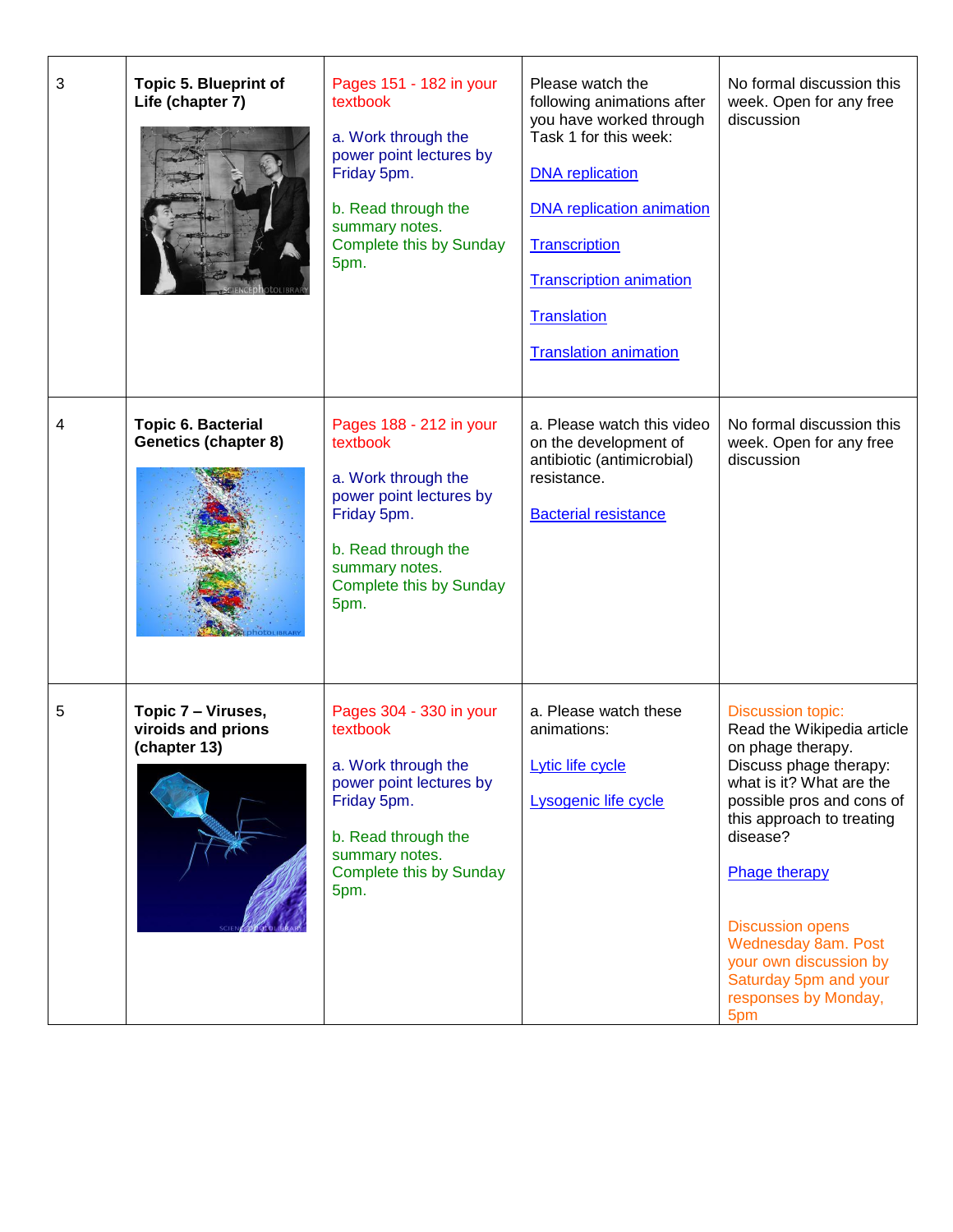| <b>UNIT 2 - INTERACTION BETWEEN MICROBE AND HOST</b> |                                                                                                                                   |                                                                                                                                                                                                                        |                                                                         |                                                                                                                                                                                                                                                                               |  |
|------------------------------------------------------|-----------------------------------------------------------------------------------------------------------------------------------|------------------------------------------------------------------------------------------------------------------------------------------------------------------------------------------------------------------------|-------------------------------------------------------------------------|-------------------------------------------------------------------------------------------------------------------------------------------------------------------------------------------------------------------------------------------------------------------------------|--|
| 6                                                    | Topic 8. Innate<br><b>Immunity</b><br>(chapter 14)<br>ENCEDNOTOLIBRAR                                                             | Pages 334 - 351 in your<br>textbook<br>a. Work through the<br>power point lecture by<br>Friday 5pm.<br>b. Read through the<br>summary notes.<br>Complete this by Sunday<br>5pm.                                        | Please watch the<br>following:<br>Phagocytosis<br>The complement system | No formal discussion this<br>week. Open for any free<br>discussion                                                                                                                                                                                                            |  |
| 7                                                    | <b>Topic 9. Adaptive</b><br><b>Immunity</b><br>(chapter 15)<br><b>SCIENCED hotoLIBRAR</b>                                         | Pages 354 - 378 in your<br>textbook<br>a. Work through the<br>power point lecture by<br>Friday 5pm.<br>b. Read through the<br>summary notes.<br>Complete this by Sunday<br>5pm.                                        | Please watch the<br>following:<br><b>Adaptive immune</b><br>response    | No formal discussion this<br>week. Open for any free<br>discussion                                                                                                                                                                                                            |  |
| 8                                                    | Topic 10. Host-microbe<br><b>Interactions</b><br>(chapter 16)<br><b>Topic 11. Immunologic</b><br><b>Disorders</b><br>(chapter 17) | Pages 380 - 397 in your<br>textbook<br>Pages 401 - 416 in your<br>textbook<br>a. Work through the<br>power point lecture by<br>Friday 5pm.<br>b. Read through the<br>summary notes.<br>Complete this by Sunday<br>5pm. |                                                                         | Read the article on the<br>hygiene hypothesis. What<br>is this hypothesis. Is it<br>valid? Would you use it?<br><b>Hygiene hypothesis</b><br><b>Discussion opens</b><br>Wednesday 8am. Post<br>your own discussion by<br>Saturday 5pm and your<br>responses by Monday,<br>5pm |  |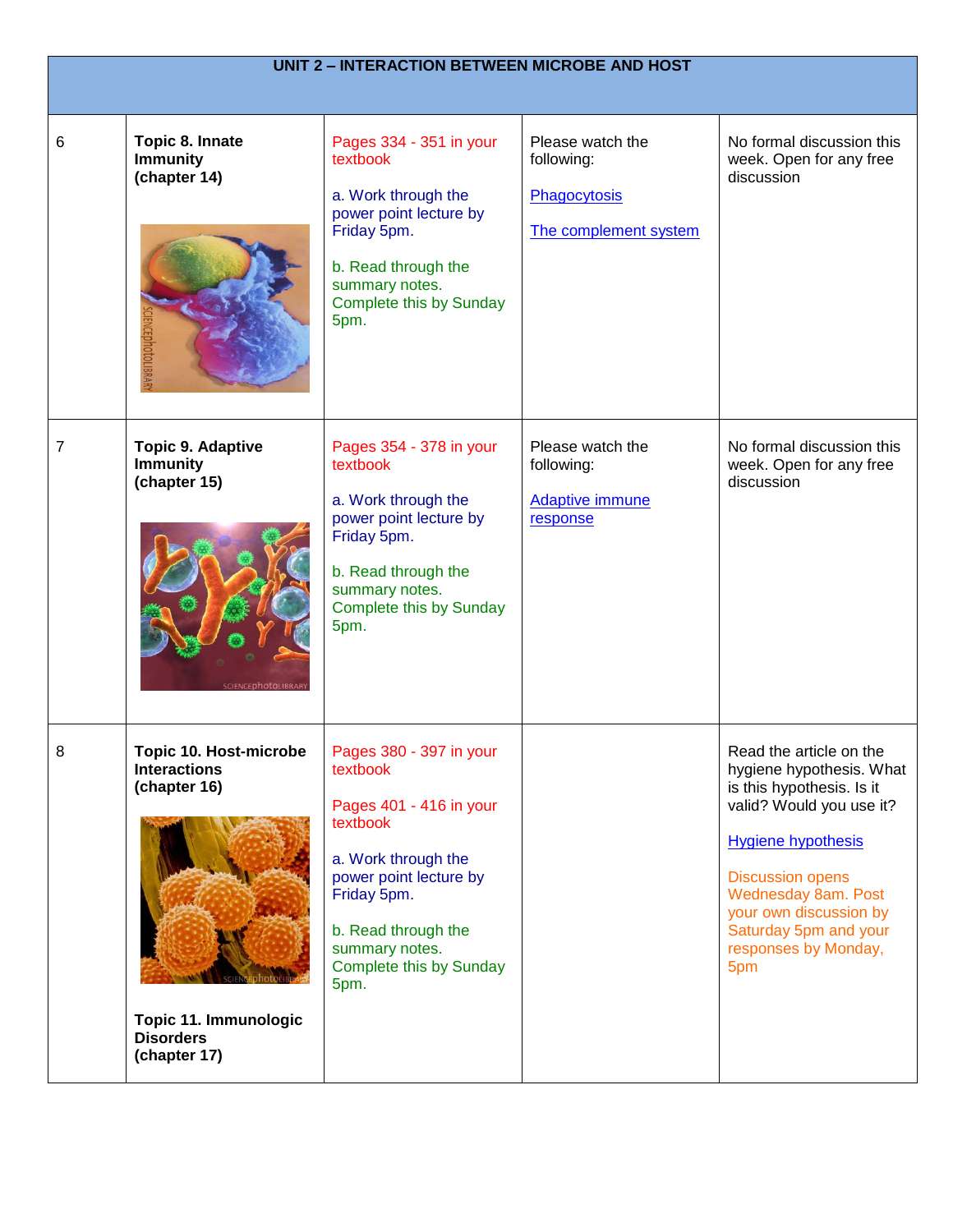| 9 | <b>Topic 12. Applications</b><br>of the Immune<br><b>Response</b><br>(chapter 18) | Pages 419 - 427 in your<br>textbook<br>Pages 437 - 452 in your<br>textbook                                                                | No formal discussion this<br>week. Open for any free<br>discussion |
|---|-----------------------------------------------------------------------------------|-------------------------------------------------------------------------------------------------------------------------------------------|--------------------------------------------------------------------|
|   | SCIENCEDHOTOLIBRARY<br><b>Topic 13. Epidemiology</b><br>(chapter 19)              | a. Work through the<br>power point lectures by<br>Friday 5pm.<br>b. Read through the<br>summary notes.<br>Complete this by Sunday<br>5pm. |                                                                    |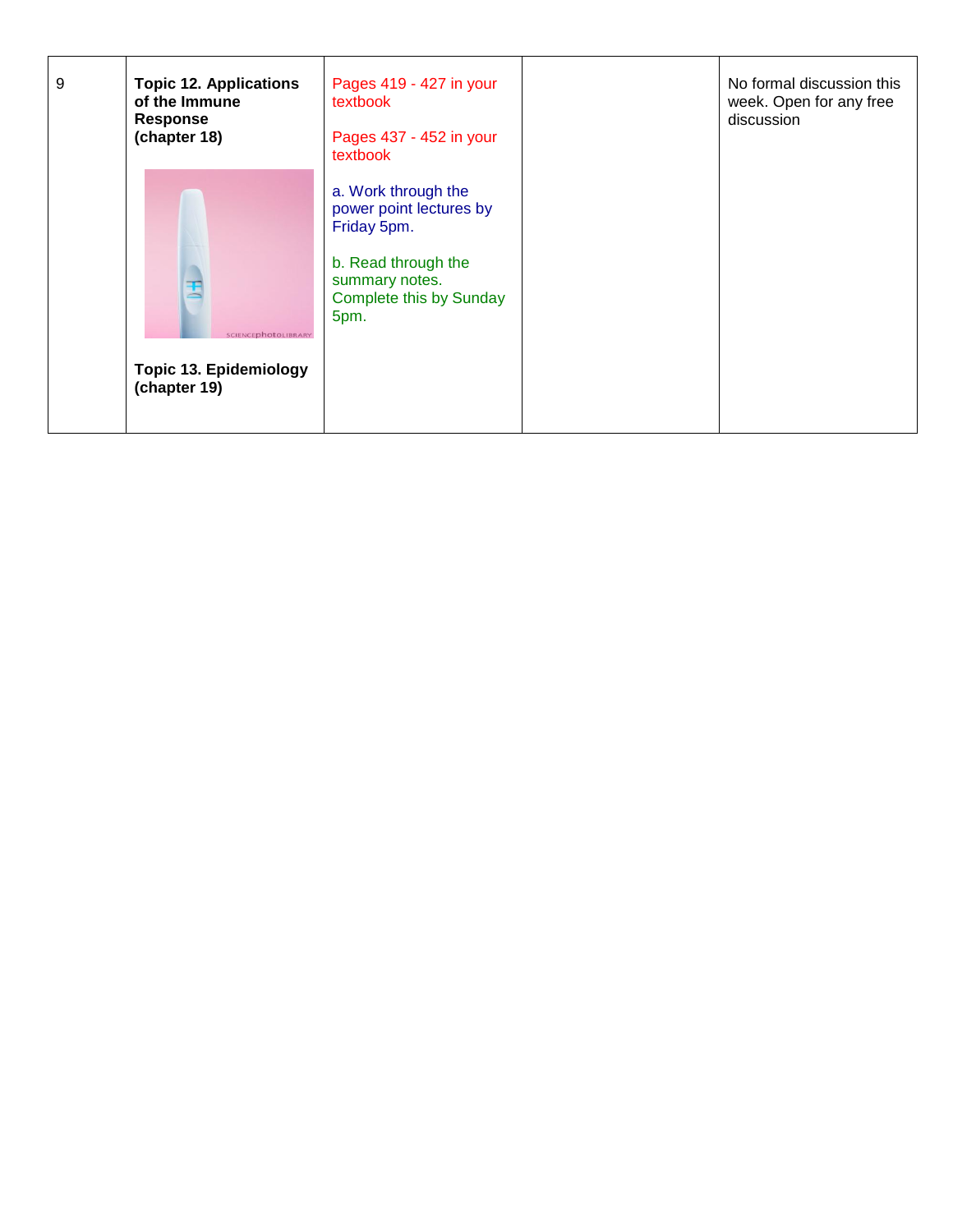| <b>UNIT 3. MICROBES AND HUMAN DISEASE</b> |                                                                                                                                                         |                                                                                                                                                                                                                        |  |                                                                                                                                                                                                                                                                                                                                                                                                                                                           |
|-------------------------------------------|---------------------------------------------------------------------------------------------------------------------------------------------------------|------------------------------------------------------------------------------------------------------------------------------------------------------------------------------------------------------------------------|--|-----------------------------------------------------------------------------------------------------------------------------------------------------------------------------------------------------------------------------------------------------------------------------------------------------------------------------------------------------------------------------------------------------------------------------------------------------------|
|                                           |                                                                                                                                                         |                                                                                                                                                                                                                        |  |                                                                                                                                                                                                                                                                                                                                                                                                                                                           |
| 10                                        | <b>Topic 14. Respiratory</b><br><b>System Infections</b><br>(chapter 21)<br><b>SCIENCEDhotoL</b><br>Topic 15. Skin<br><b>Infections</b><br>(chapter 22) | Pages 483 - 518 in your<br>textbook<br>Pages 521 - 546 in your<br>textbook<br>a. Work through the<br>power point lecture by<br>Friday 5pm.<br>b. Read through the<br>summary notes.<br>Complete this by Sunday<br>5pm. |  | <b>Discussion topic:</b><br>Please read the following<br>CDC page about<br>Klebsiella, an antibiotic<br>resistant organism:<br>Resistance in Klebsiella<br>Comment on antibiotic<br>resistance, and discuss<br>what you think can be<br>done to prevent the<br>development of other<br>resistant organisms.<br><b>Discussion opens</b><br>Wednesday 8am. Post<br>your own discussion by<br>Saturday 5pm and your<br>responses to others by<br>Monday, 5pm |
| 11                                        | Topic 16. Wound<br><b>Infections</b><br>(chapter 23)<br><b>Topic 17. Digestive</b><br><b>System Infections</b><br>(chapter 24)                          | Pages 548 - 568 in your<br>textbook<br>Pages 571 - 608 in your<br>textbook<br>a. Work through the<br>power point lecture by<br>Friday 5pm.<br>b. Read through the<br>summary notes.<br>Complete this by Sunday<br>5pm. |  | No formal discussion this<br>week. Open for any free<br>discussion                                                                                                                                                                                                                                                                                                                                                                                        |
| 12                                        | <b>Topic 18. Genitourinary</b><br><b>Infections</b><br>(chapter 25)                                                                                     | Pages 611 - 638 in your<br>textbook<br>Pages 641 - 667 in your<br>textbook<br>a. Work through the<br>power point lecture by<br>Friday 5pm.<br>b. Read through the<br>summary notes.<br>Complete this by Sunday<br>5pm. |  | No formal discussion this<br>week. Open for any free<br>discussion                                                                                                                                                                                                                                                                                                                                                                                        |